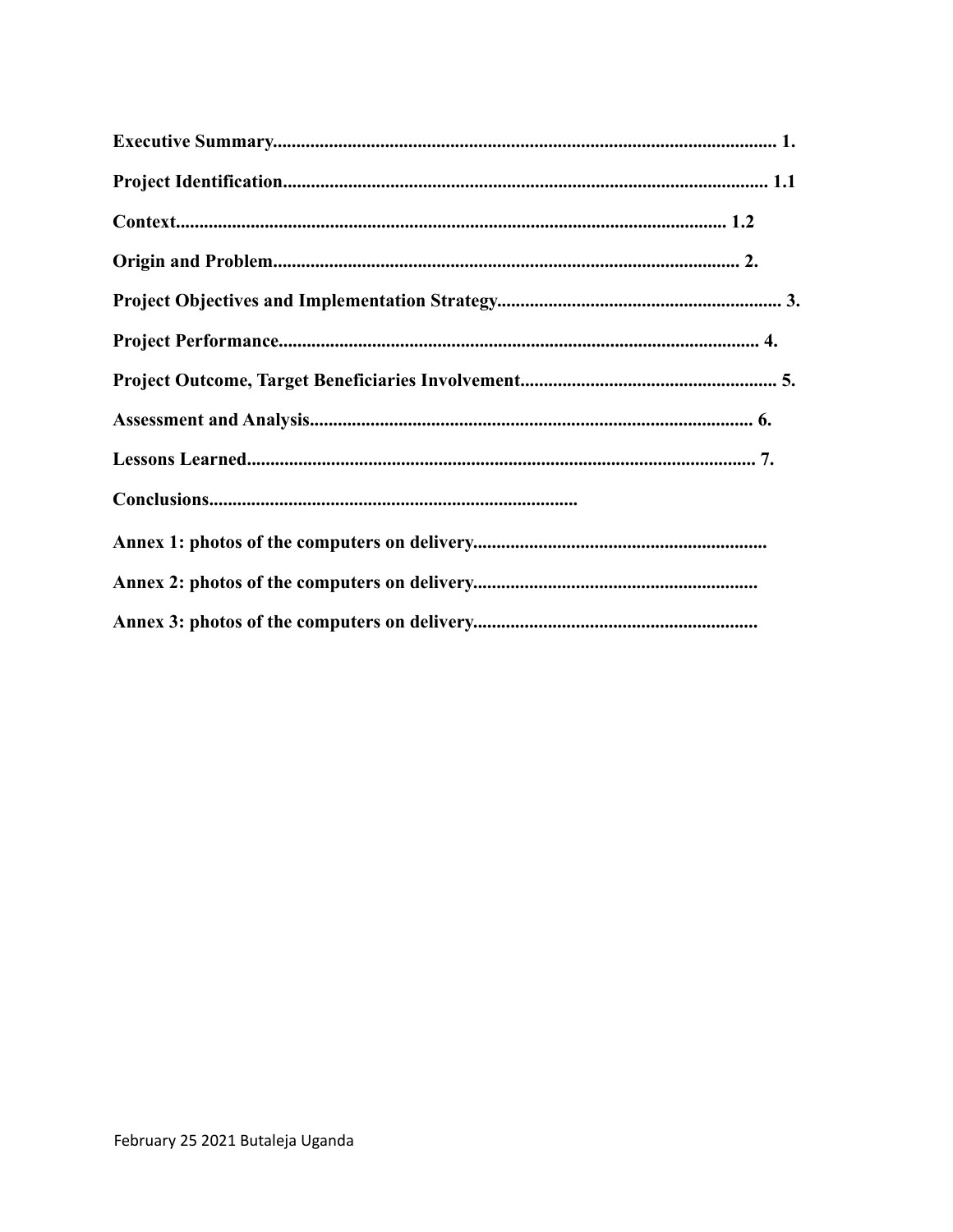## **Executive Summary**

i).With the challenges imposed by the effects of the corona virus on the education system of Uganda and the rest of the world, Uganda's education system had a tough challenge on deciding on what to do next. The education system did not have a direction to take given the fact that Uganda is a developing country that could not afford to cope up with online studies which was left as the only option to take. The schools remained closed for a while as the government was thinking of how to handle education alongside the pandemic. Of late the government decided to open schools with strict rules only schools with enough facility are allowed to operate, the rest that don't continue to remain closed. The government also introduced online classes for schools that could afford to do online classes. Busolwe students' center is among the schools that were hardly affected by the corona virus pandemic in terms of education. The school did not have even a single computer to facility the online education as was opposed by the government. This is where the need for computers and internet connection originated. Busolwe students' Center has always had a challenge of getting online even before the corona virus hit. Students always lacked ways of completing online university application, do research and any other online activity that would be beneficial to their studies.

ii).The specific objective of the project was to curb the challenges the students of Busolwe students' Center were facing in terms of accessing online classes and complete online university application and all the online activities like research among many more. For this case the main challenge the students were facing was how to get online. This is where I stepped in as their university admission councilor. Personally, I would not wish to have students that have not attained all the required levels of education and for this case my students were going to be very raw because they still had a lot to cover in the education curriculum.

iii) Almost all of the project activities were carried out as planed just a little adjustment on the budget that was un avoidable and a little delay on delivery of the computers.

iv) when planning for this project, I took a very thorough study on the most burning problem that we were facing at the moment. After analyzing the problem, I reached out to my superiors like my supervisor who doubles as the principle for their opinion to my proposal and they ball appreciated the proposal and gave me a go ahead. Therefore the project had been adequately designed through the correct definition of the problem.

v) Through implementing the project, the lessons learned are as follows;

Firstly, as a struggling institution, I learned that there is need for all the teachers to at least undertake a computer training to be able to cope up with the rapidly growing technological world. After delivering the computers, I realized that majority of our teachers do not have any computer knowledge therefore, we first had to train the teachers on basic computer knowledge so they may be able to teach the students.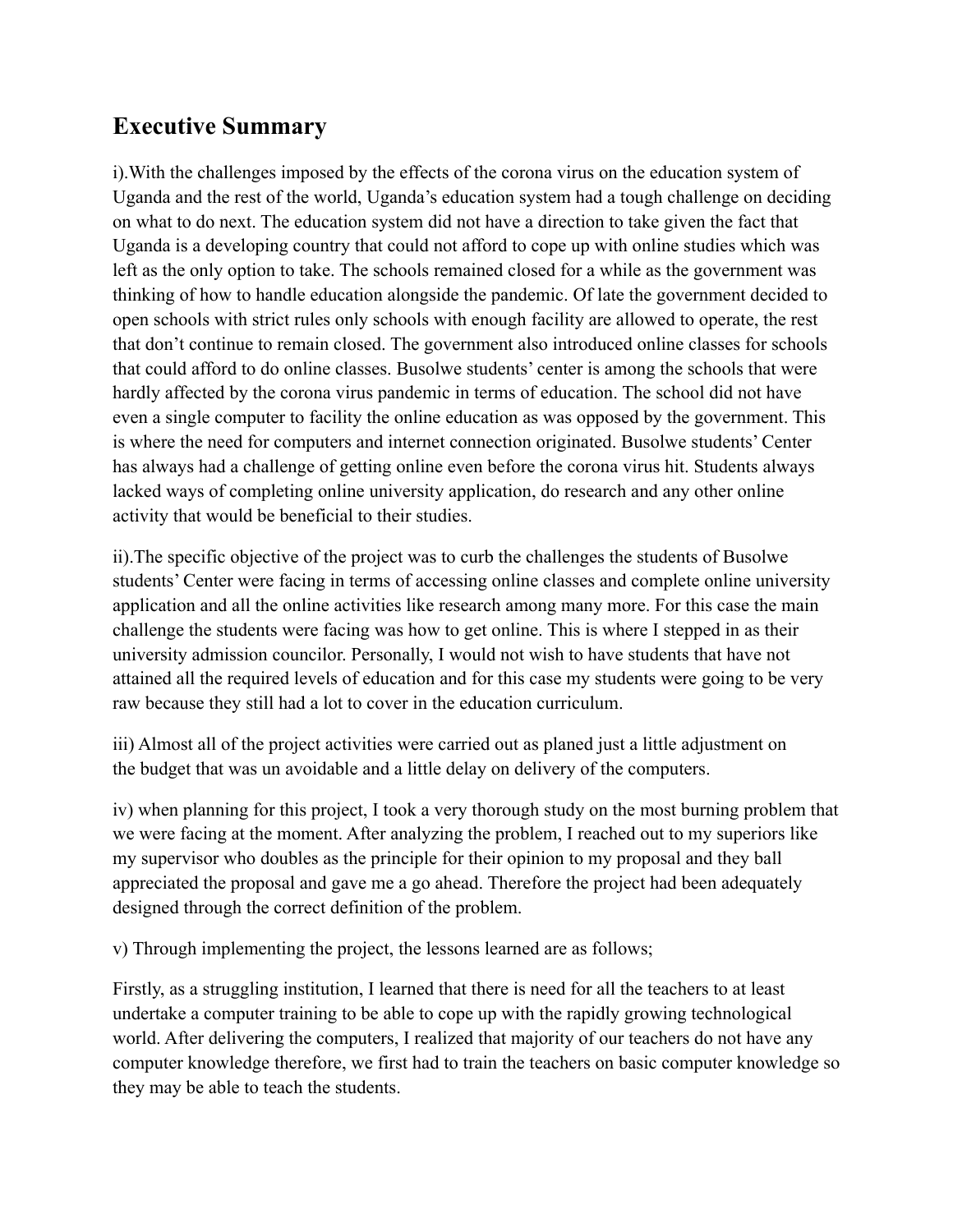#### February 25 2021 Butaleja Uganda

I also learned that identifying a problem before running a project is so paramount. My school was silently dying academically because of lack of computers and a reliable internet connection. Surely we were left behind in this area.

## **Project identification**

## **1.1 Context**

With rapid technological development and the changes brought by the corona virus pandemic, education system in Uganda and other developing countries demand for change from the traditional way of education to a more advanced and computerized way.

## **Project Location**

The project location is Uganda. The project is located in eastern part of Uganda in Butaleja district around 250 kilometers from capital city of Uganda.

## **1.2Origin and problem**

## **i) Origin**

The project came after the corona virus changed the way things are done. Initial Busolwe students' Center has been using only books and pens as a way of teaching to its students however with the changes brought by the corona virus, there was need for change in the way the school administered education.

## **ii) Main problem addressed**

Students of Busolwe students' Center had a major challenge of acquiring computers and internet connection to enable them prepare for their final examinations as they were nearing completion. I have acquired ten computers and two internet routers with help of international association for college admission counseling, novo enterprising and a few well-wishers. With the ten computers, students can now attend online classes and will use the same computers to do online university application. At the moment, I am looking for more funds to purchase more computers such that we can be in position to have one shift of lesson, as per now, we have three shift to enable equality to all students.

In general, the main problems addressed by this project are;

- Lack of computers to aid online studies
- Lack of reliable internet connection to enable smooth running of classes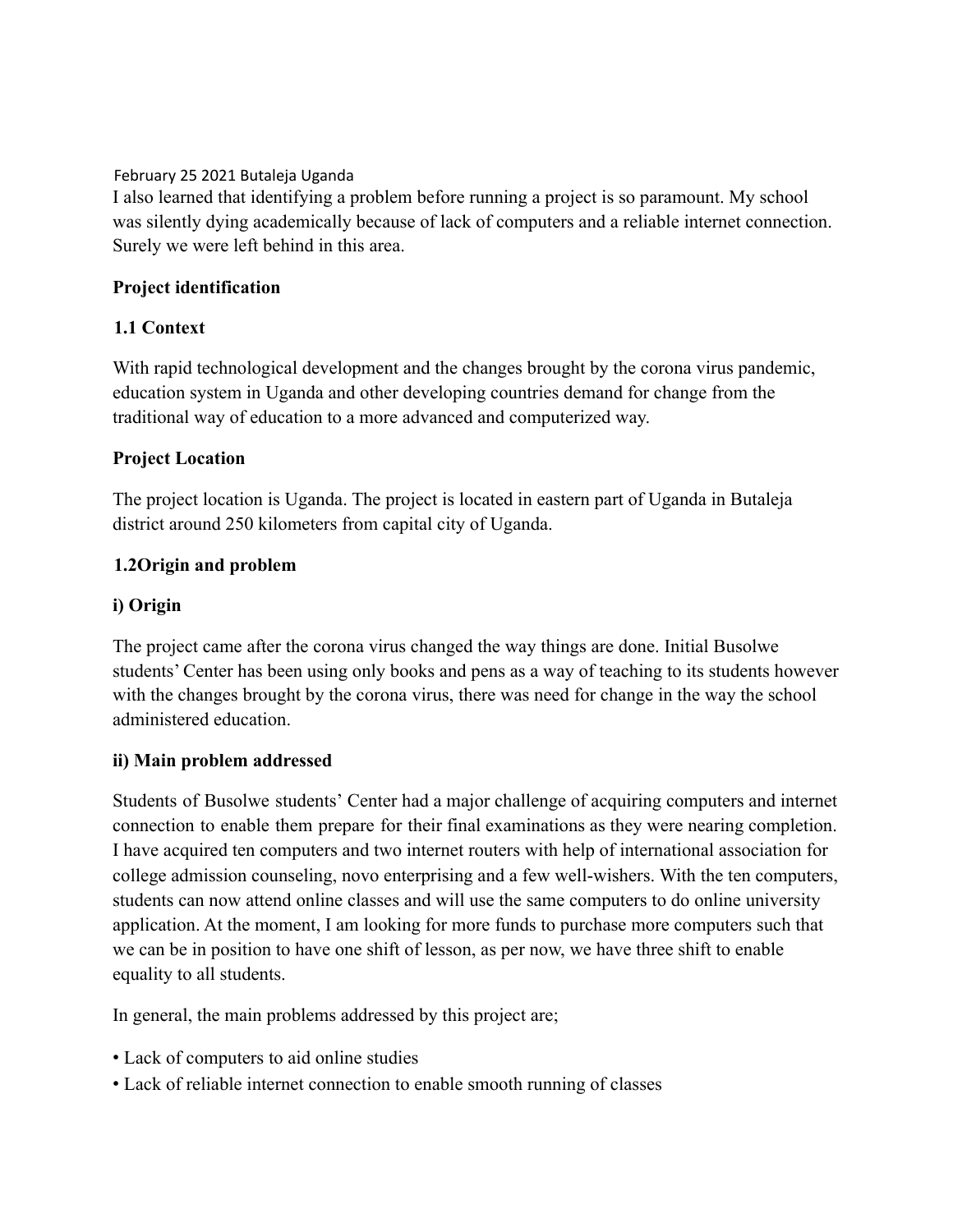## February 25 2021 Butaleja Uganda **Project objectives and implementations**

## **i) Project objectives**

The main objective of this project was to purchase computers and internet routers to enable students of Busolwe students' Center to attend online classes and complete university. The number of computers purchased are 10 (ten) and two internet routers to enable internet connection. The computers are mainly to be used by the students who are preparing for transition from high school to higher levels of education.

## **ii) Implementation strategy**

The first step of implementing this project was to identify a good computer dealer with genuine computers. I personally travelled to Kampala to search for a dealer and made the first installment of the payment. After payment I waited for delivery of the computers and it is on that very day that I paid the last installment of the payment. From then, we set up the computers ready for use and classes begun on  $11<sup>th</sup>$  of Feb 2021 after all the installation done.

## **ii) Assumptions and risks**

This project involves collaboration with both domestic and international institutions and there are risks of delayed cooperation and responses. Since I will still need more funding to purchase more computers, I will need to interact with a number of institutions and individuals soliciting for support and for this case not everyone is ready to support ideas. Majority of people turn down.

## **3. Project performance**

Ideally, I would say the performance is so far good enough. Many schools around have not got there students online yet but we have. We are moving and by the end of the year, we shall be somewhere.

| <b>Specific objectives</b>                                                                                                                                              | <b>Status</b>     |
|-------------------------------------------------------------------------------------------------------------------------------------------------------------------------|-------------------|
| Purchase of computers and internet routers<br>to enable students of Busolwe students'<br>center to attend online classes and complete<br>online university application. | Project complete. |

## **a) Specific objective**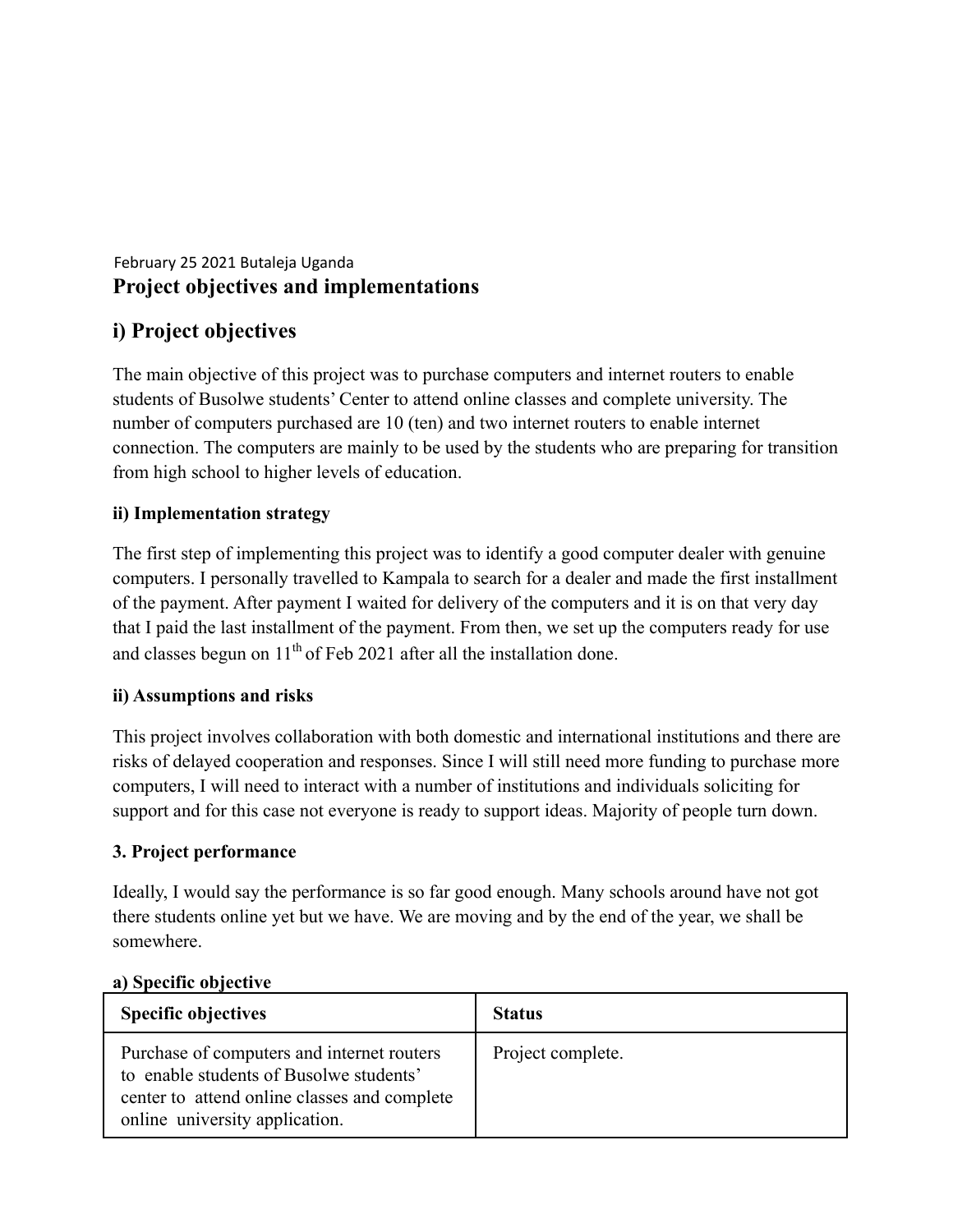## **b) Schedule**

Start date: 22<sup>nd</sup> January 2021

End date 8<sup>th</sup> February 2021

#### February 25 2021 Butaleja Uganda **c) Total amount of expenditure**

The total amount of expenditure is \$5356.4. Overall project budget was spent as planned.

## **4. Project outcome, Target Beneficiaries Involvement**

## **i) The extent to which the project specific objective was achieved**

This project is specifically meant to get the students ready for their final examinations and enable them to complete online university applications. The students are already achieving their first goal that is preparing for final examinations and as well they will be doing online university applications provided the computers and internet are in place. The beneficiaries who are the students of Busolwe students' center have welcomed the project with both their hands.

## **ii) The situation existing**

Given the fact that we are already conducting classes, there is still a challenge of adequate computers. All students cannot have classes at the same time and this implies that classes are conducted in shifts. It is a little bit of time consuming but it is the only way to go for now until we get more funds to acquire more computers.

## **5**.**Assessment and Analysis**

## **i) project rational and project identification process**

There was actually no time given to identify this project but it came automatically as we had no options to choose from. The project identified its self. However a good foundation is set for the project basing on what we have achieved so far.

## **ii) The results from the identification process**

From the realized project performance and outcome, it can be seen that the project had beed designed through the correct definition of problems, the accurate identification of project objectives, and viable choice of implementation strategy. At the same time, the identification process is closely linked to the problem its self, this ensure the project is able to create impacts to the right target beneficiaries.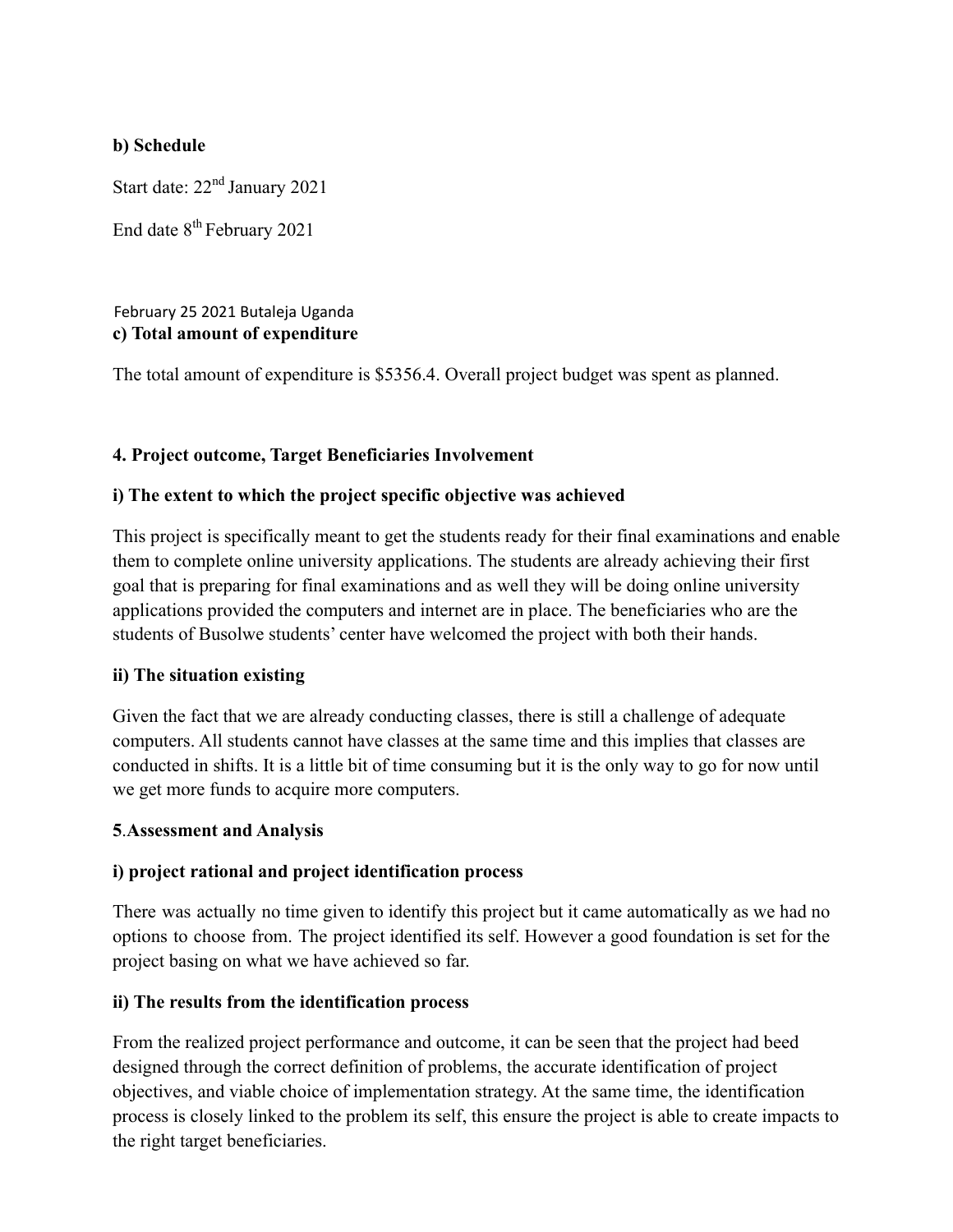## **iii) Time and project input**

As I mentioned earlier on, this project involved collaboration with both domestic and international institutions, this slowed the implementation of the project. I did not have the cash in hand to implement the project therefore I had to wait for the funders to deliver the finances to implement the project. The project was expected to be carried out within the first weeks of January 2021 but had to be extended to a month ahead. International association for college

## February 25 2021 Butaleja Uganda

admission counseling played a great role in making sure this project is complete. They offered me an opportunity grant award of \$3000; novo also gave me \$1000 and \$1500 from well wishers. I also shouldered some costs like transportation.

## **iv) Project beneficiaries**

The main target project beneficiaries are final year students of Busolwe students' center who are preparing to join higher levels of education.

#### 6. Lessons learned

I learned that there is need for all the teachers to at least undertake a computer training to be able to cope up with the rapidly growing technological world. After delivering the computers, I realized that majority of our teachers do not have any computer knowledge therefore, we first had to train the teachers on basic computer knowledge so they may be able to teach the students.

I also learned that there is need to start working on a project early

## **7. Conclusion**

The project was finally completed on  $8<sup>th</sup>$  February 2021. A great appreciation goes to international association for college admission counseling (IACAC), Novo enterprises, Mr. Emmanuel Okongo Ofumbi, Osinde Cyrus and Owino Jacob for enabling this project a success.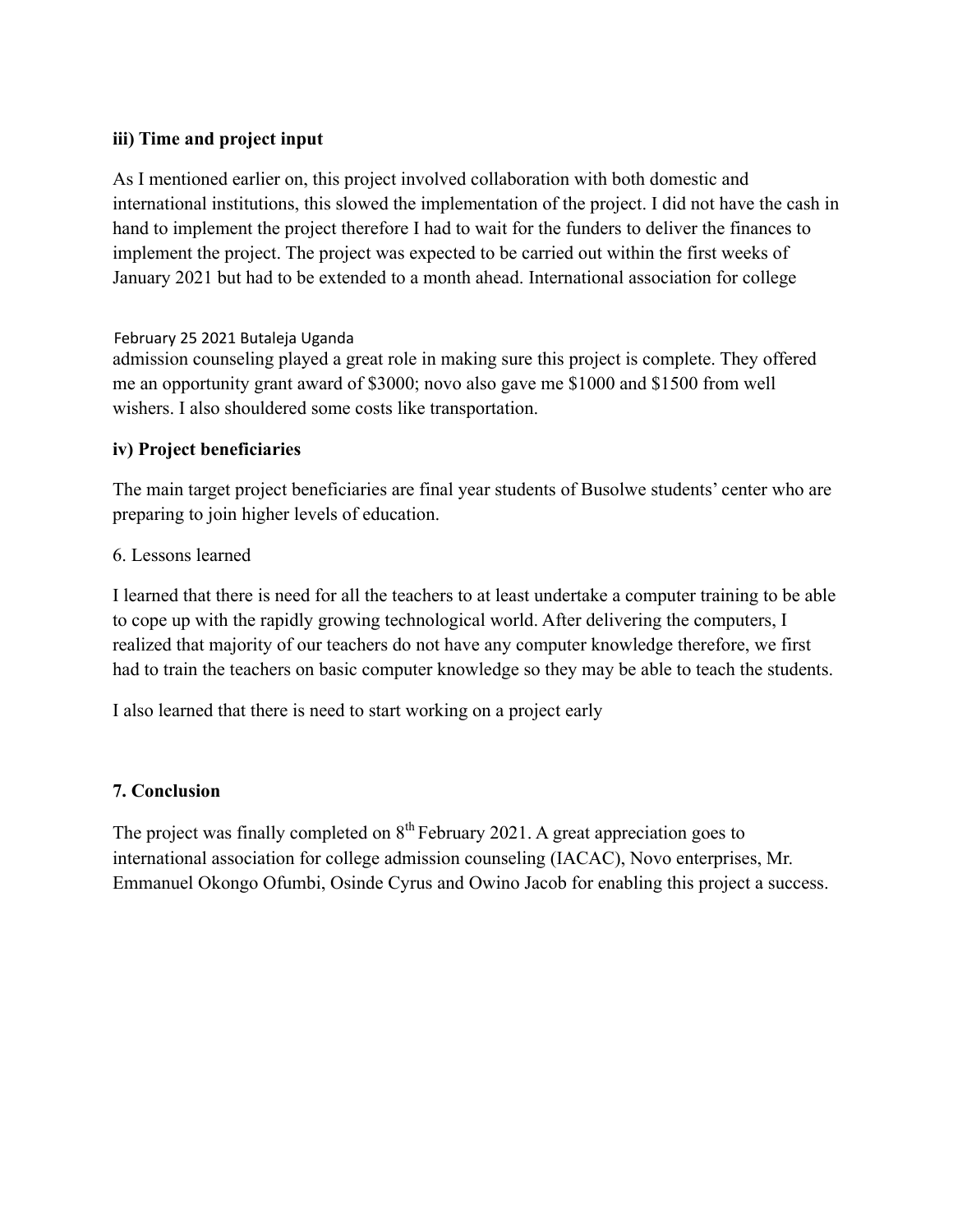February 25 2021 Butaleja Uganda February 25 2021 Butaleja Uganda February 25 2021 Butaleja Uganda